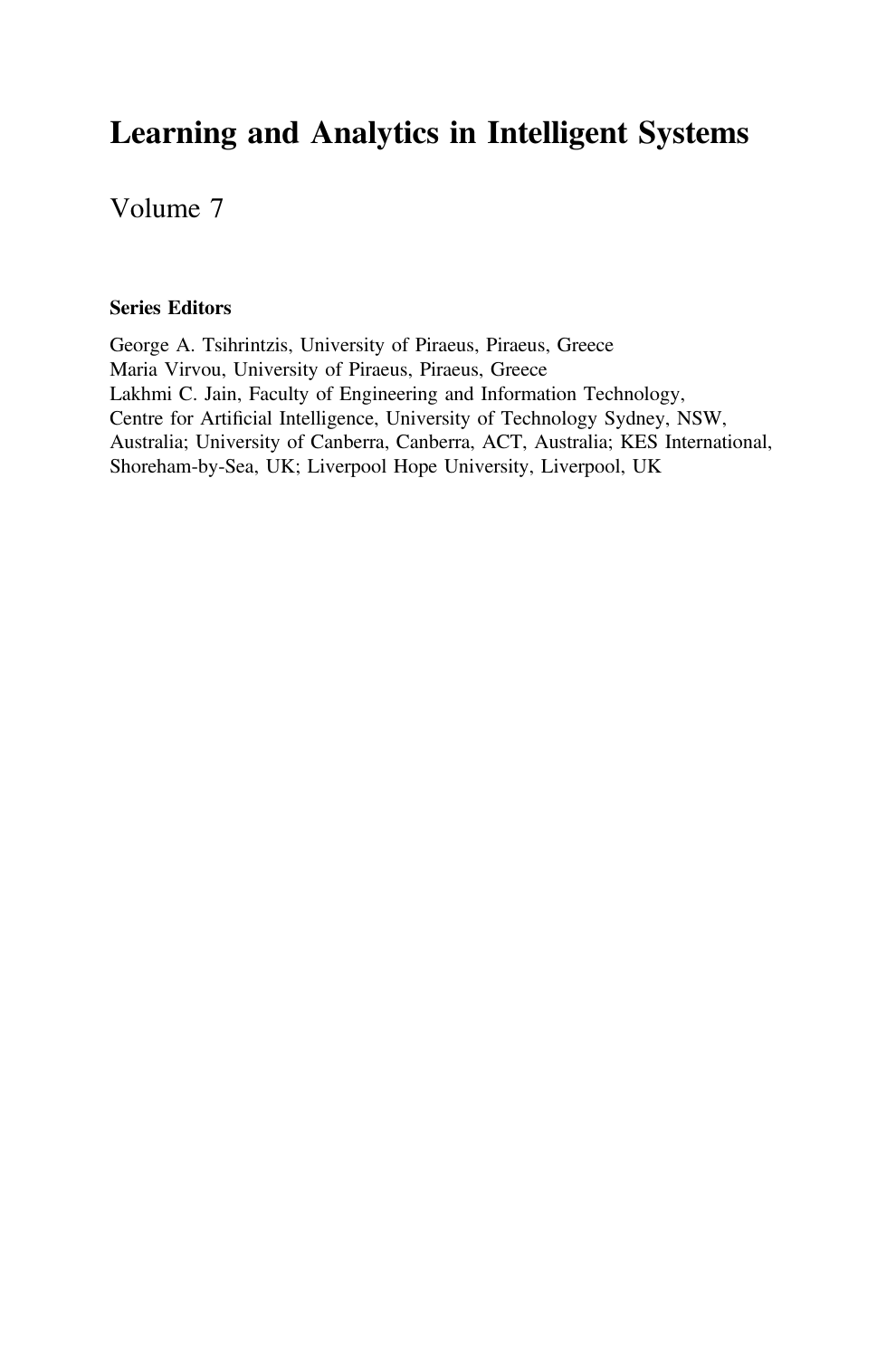The main aim of the series is to make available a publication of books in hard copy form and soft copy form on all aspects of learning, analytics and advanced intelligent systems and related technologies. The mentioned disciplines are strongly related and complement one another significantly. Thus, the series encourages cross-fertilization highlighting research and knowledge of common interest. The series allows a unified/integrated approach to themes and topics in these scientific disciplines which will result in significant cross-fertilization and research dissemination. To maximize dissemination of research results and knowledge in these disciplines, the series publishes edited books, monographs, handbooks, textbooks and conference proceedings.

More information about this series at <http://www.springer.com/series/16172>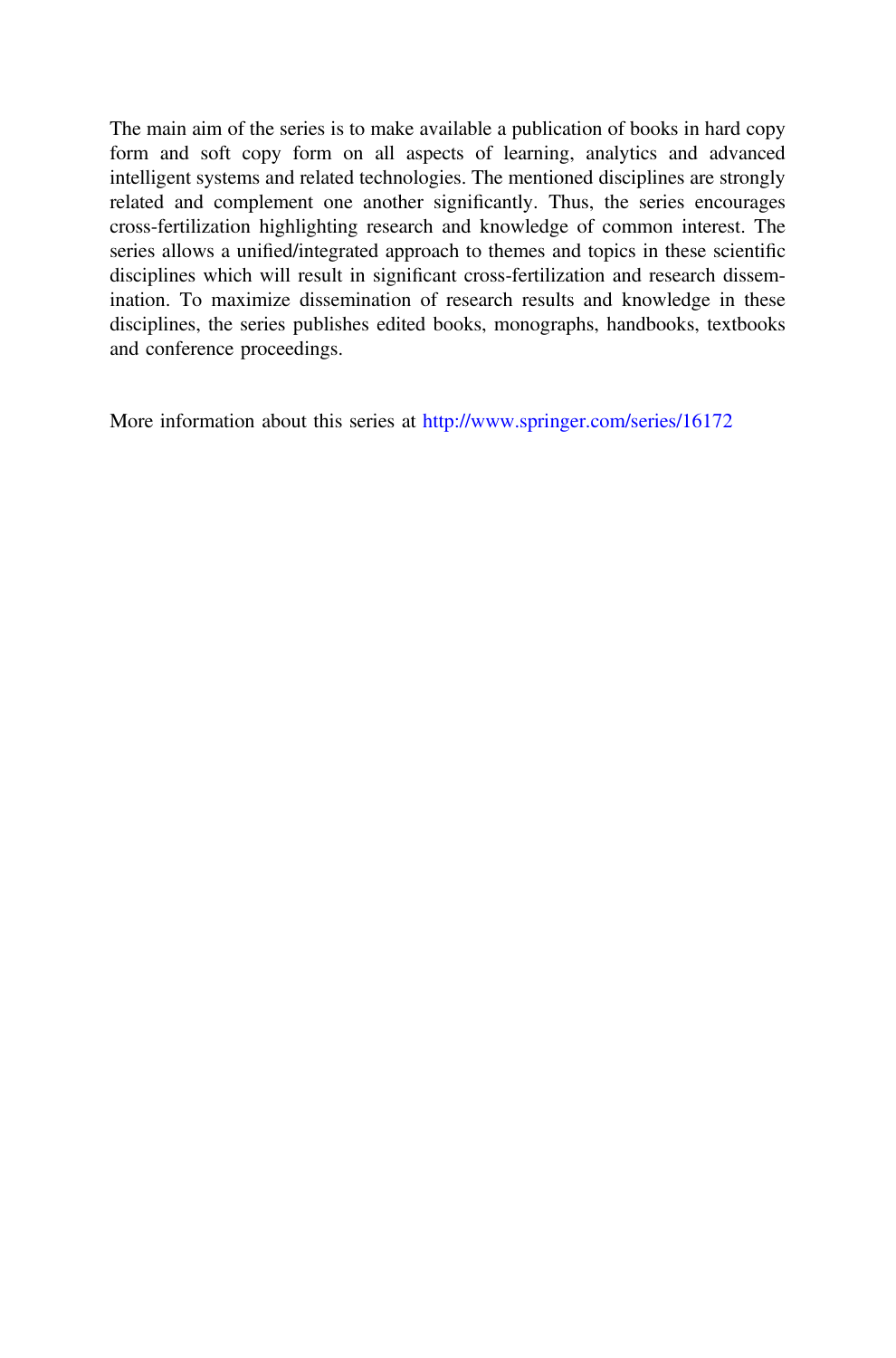Mohammed Serrhini • Carla Silva • Sultan Aljahdali Editors

# Innovation in Information Systems and Technologies to Support Learning Research

Proceedings of EMENA-ISTL 2019

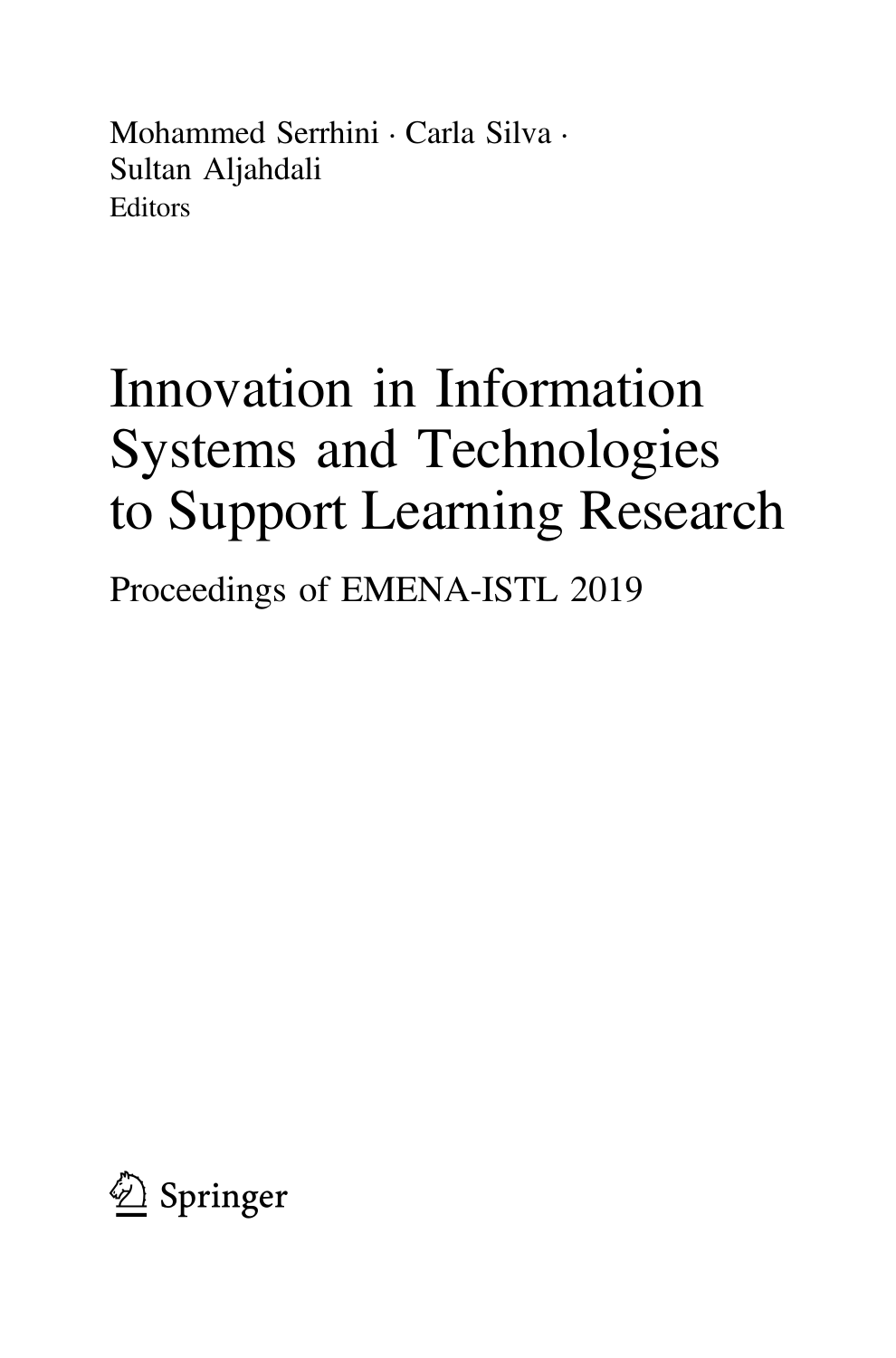**Editors** Mohammed Serrhini Department of Computer Science, Faculty of Sciences Mohammed Premier University Oujda, Morocco

Sultan Aljahdali Department of Computer Science Taif University, College of Computers and Information Technology Al Huwaya, Saudi Arabia

Carla Silva Department of Computer Science, School of Management Sciences, Engineering and Technology Atlantica University Lisbon, Portugal

ISSN 2662-3447 ISSN 2662-3455 (electronic) Learning and Analytics in Intelligent Systems<br>ISBN 978-3-030-36777-0<br>ISBN 978 ISBN 978-3-030-36778-7 (eBook) <https://doi.org/10.1007/978-3-030-36778-7>

© Springer Nature Switzerland AG 2020, corrected publication 2020

This work is subject to copyright. All rights are reserved by the Publisher, whether the whole or part of the material is concerned, specifically the rights of translation, reprinting, reuse of illustrations, recitation, broadcasting, reproduction on microfilms or in any other physical way, and transmission or information storage and retrieval, electronic adaptation, computer software, or by similar or dissimilar methodology now known or hereafter developed.

The use of general descriptive names, registered names, trademarks, service marks, etc. in this publication does not imply, even in the absence of a specific statement, that such names are exempt from the relevant protective laws and regulations and therefore free for general use.

The publisher, the authors and the editors are safe to assume that the advice and information in this book are believed to be true and accurate at the date of publication. Neither the publisher nor the authors or the editors give a warranty, expressed or implied, with respect to the material contained herein or for any errors or omissions that may have been made. The publisher remains neutral with regard to jurisdictional claims in published maps and institutional affiliations.

This Springer imprint is published by the registered company Springer Nature Switzerland AG The registered company address is: Gewerbestrasse 11, 6330 Cham, Switzerland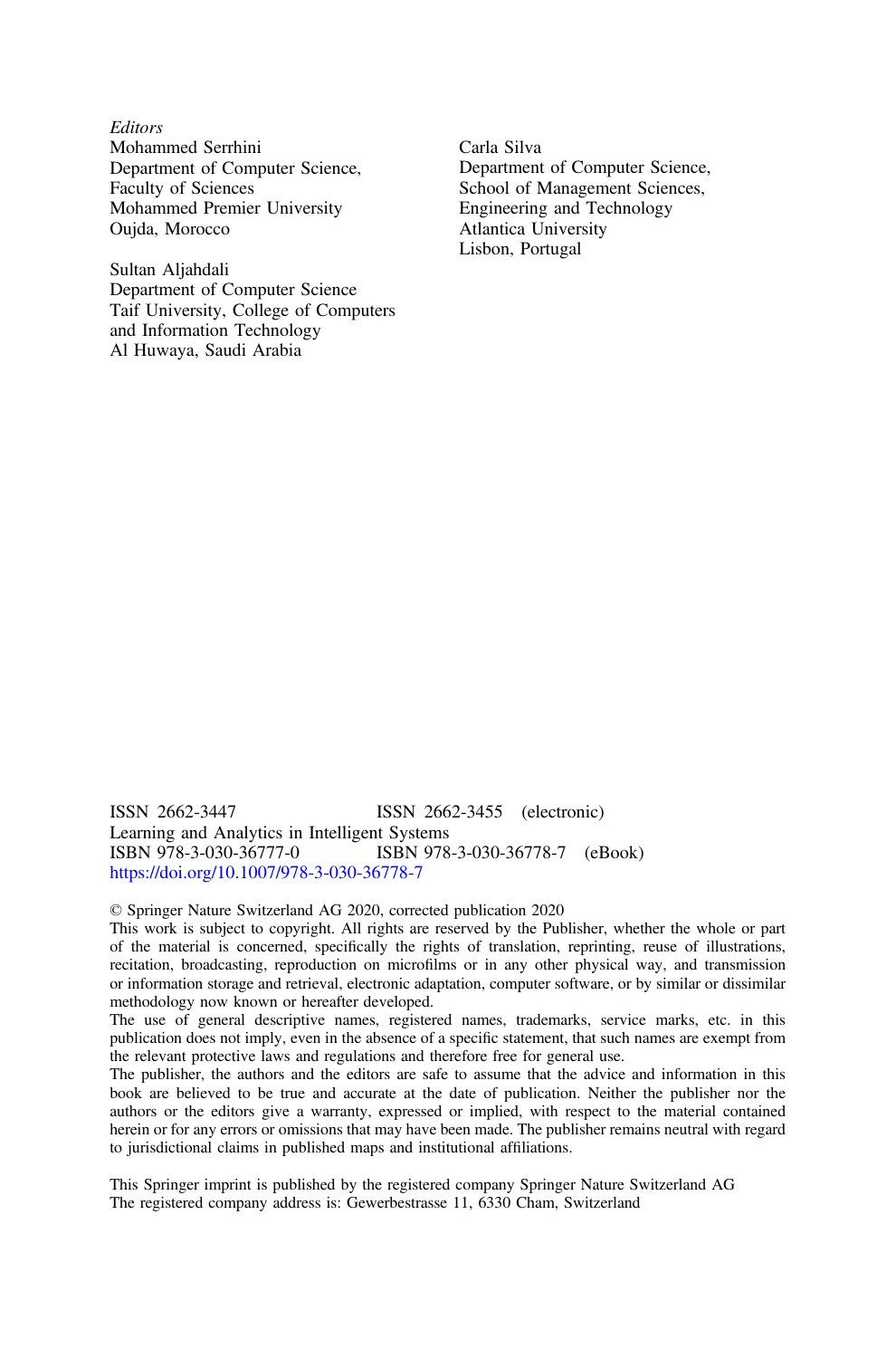## Preface

This book contains a selection of papers accepted for presentation and discussion at the third edition of International Conference Europe, Middle East and North Africa on Information System Technology and Learning Researches 2019 (EMENA-ISTL'19). This conference had the support of the University Mohamed First Oujda, Morocco; College of Computers and Information Technology, Taif University, Taif, Saudi Arabia; Institute of Artificial Intelligent Systems and Behavioural Science (ISCIAC), Atlantica; and School of Management Sciences, Health, IT & Engineering Lisbon, Portugal.

EMENA-ISTL'19 conference has two aims; first, it provides the ideal opportunity to bring together professors, researchers, and high education students of different disciplines, discusses new issues, and discovers the most recent developments, researches, and trends in information and communication technologies, emerging technologies, and security to support learning. Second goal is to focus on to boost future collaboration and cooperation between researchers and academicians from Europe, Middle East, and North Africa, and universities from all over the world.

The international program committee are from more than 60 countries around the world; EMENA-ISTL'19 was composed of a multidisciplinary group of experts and those who are intimately concerned with information systems and communication technologies, artificial intelligence, big data analytics and applications, intelligent data systems, machine learning, and security. They have had the responsibility for evaluating, in a 'blind-review' process, the papers received for each of the main themes proposed for the conference: (A) information systems technologies to support education; (B) education in science, technology, engineering and mathematics; (C) emerging technologies in education learning innovation in digital age; (D) software systems, architectures, applications and tools; (E) multimedia systems and applications; (F) computer communications and networks; (G) IoT, smart cities and people, wireless sensor and ad hoc networks; (H) organizational models and information systems and technologies; (I) human– computer interaction; (J) computers and security, ethics, and data forensic; (K) health informatics and medical informatics security; (L) information and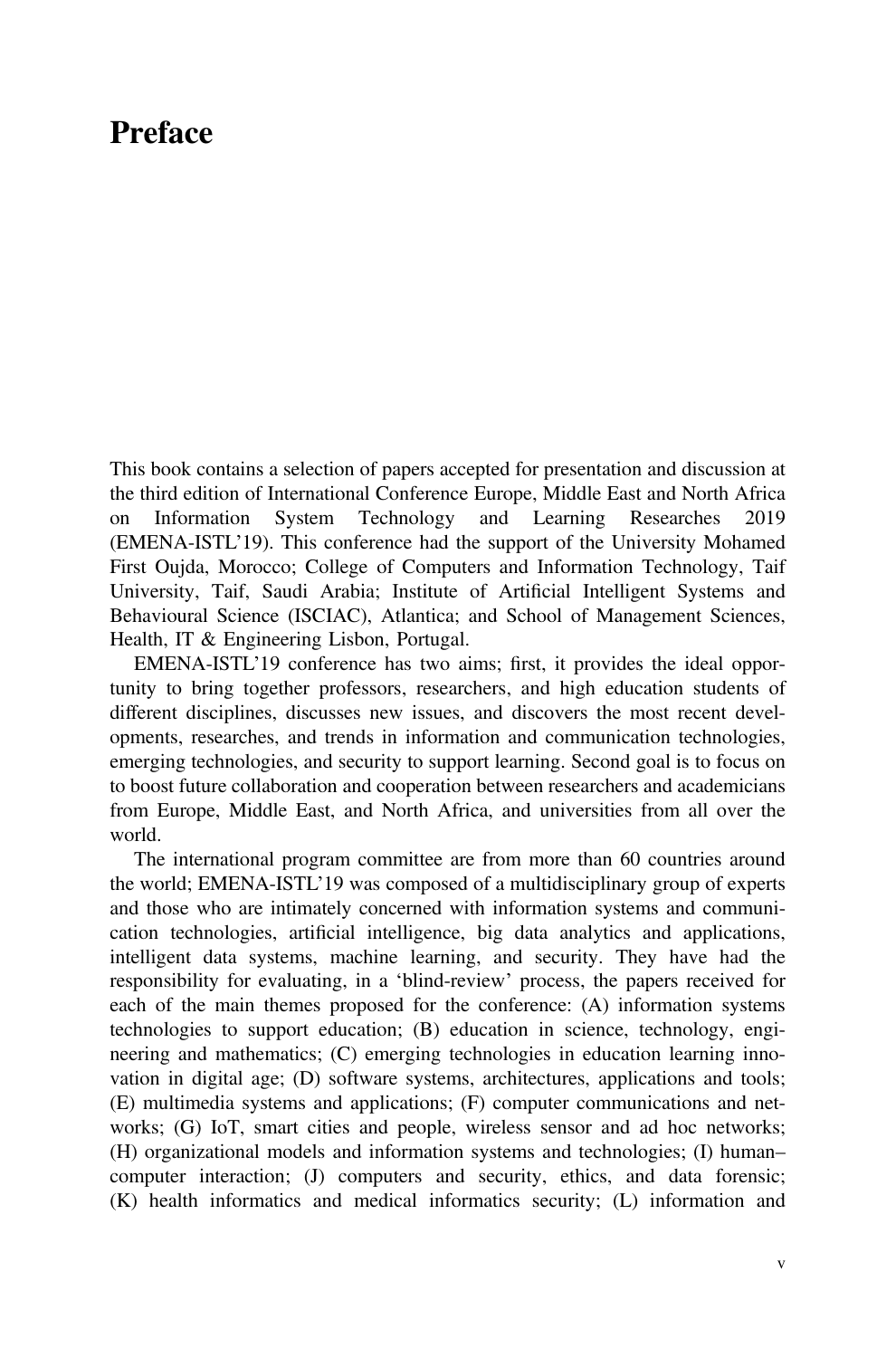knowledge management; (M) big data analytics and applications, intelligent data systems, and machine learning; (N) artificial intelligence, high-performance computing; (O) mobile, embedded, and ubiquitous systems; (P) language and image processing, computer graphics and vision; (Q) interdisciplinary field of fuzzy logic and data mining; (R) bioinformatics and computational biology, (S) intelligent robotics and multi-agent systems; and (T) information storage, indexing, and retrieval.

EMENA-ISTL'19 received contributions from 48 countries around the world. The papers accepted for presentation and discussion at the conference are published by Springer (this book) and by EMENA-ISTL'19 (another e-book) and will be submitted for indexing by ISI, Ei Compendex, SCOPUS, DBLP and/or Google Scholar, among others. Extended versions of selected best papers will be published in relevant journals, including SCI/SSCI and Scopus indexed journals.

We acknowledge all those who contributed to the staging of EMENA-ISTL'19 (authors, committees, and sponsors); their involvement and support are very much appreciated.

November 2019 Mohammed Serrhini Sultan Aljahdali Carla Silva

The original version of the book was revised: The affiliation of the volume editor "Carla Silva" has been updated. The correction to the book is available at https://doi.org/10.1007/978-3-030-36778-7\_70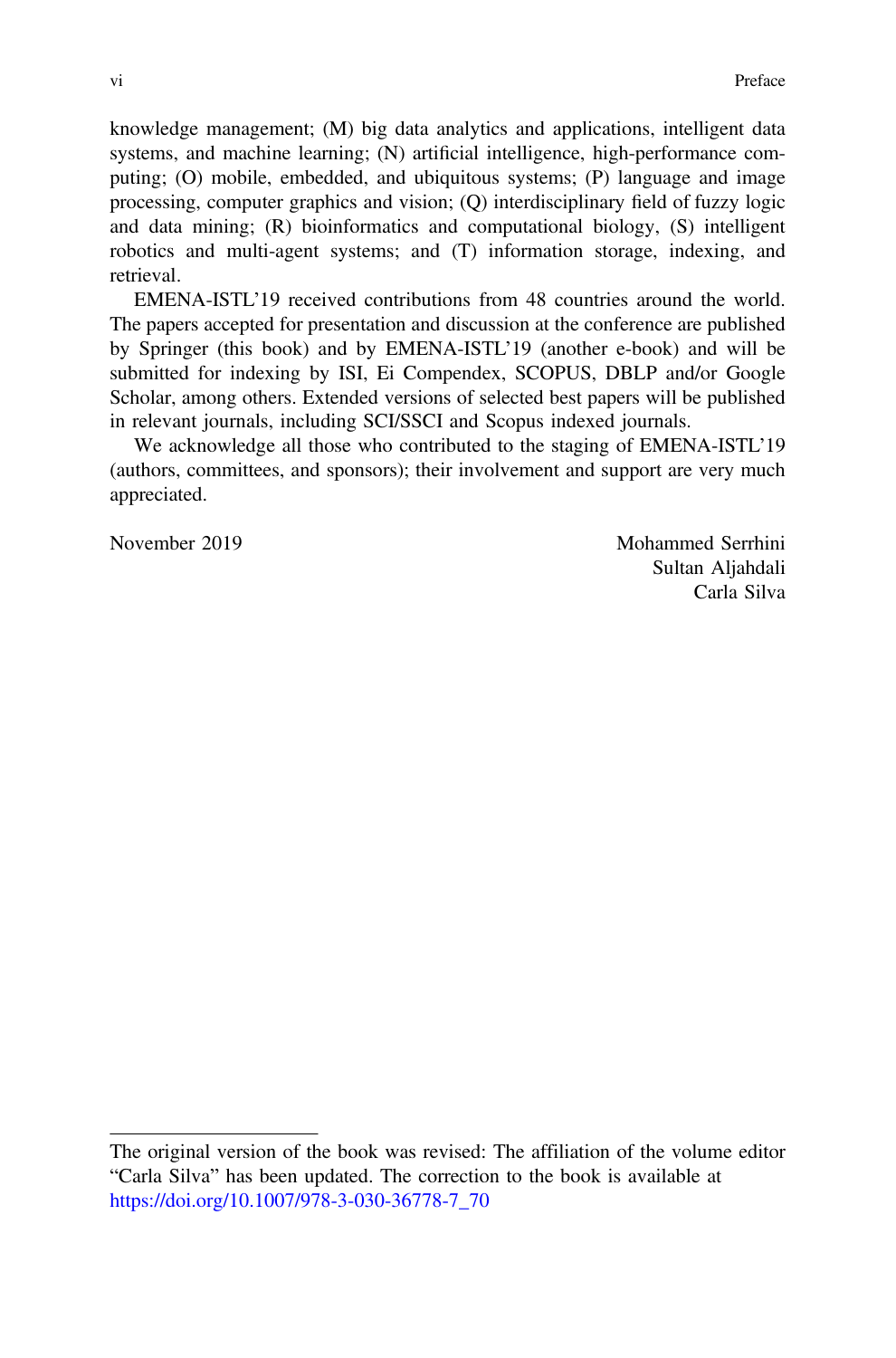## **Organization**

#### **Conference**

#### General Chair

Mohammed Serrhini University Mohamed First Oujda, Morocco

Atlantica University, Lisbon, Portugal

#### Conference Co-chairs

Sultan Aljahdali Taif University, Taif, Saudi Arabia Carla Silva Department of Computer Science, School of Management Sciences, Engineering and Technology,

### Local Chairs

| El-Mostafa Daoudi | University Mohamed First Oujda, Morocco |
|-------------------|-----------------------------------------|
| Tarik Hajji       | Private University of Fez, Morocco      |
| Ahmed Tahiri      | University Mohamed First Oujda, Morocco |
| El Miloud Jaara   | University Mohamed First Oujda, Morocco |
| Kerkour el Miad   | University Mohamed First Oujda, Morocco |
| Mohamed Moussi    | University Mohamed First Oujda, Morocco |

## Advisory Committee

Antonio J. Jara University of Applied Sciences Western, Switzerland Alaa Sheta Texas A&M University-Corpus Christi, TX, USA Hisham Al-Mubaid University of Houston-Clear Lake, TX, USA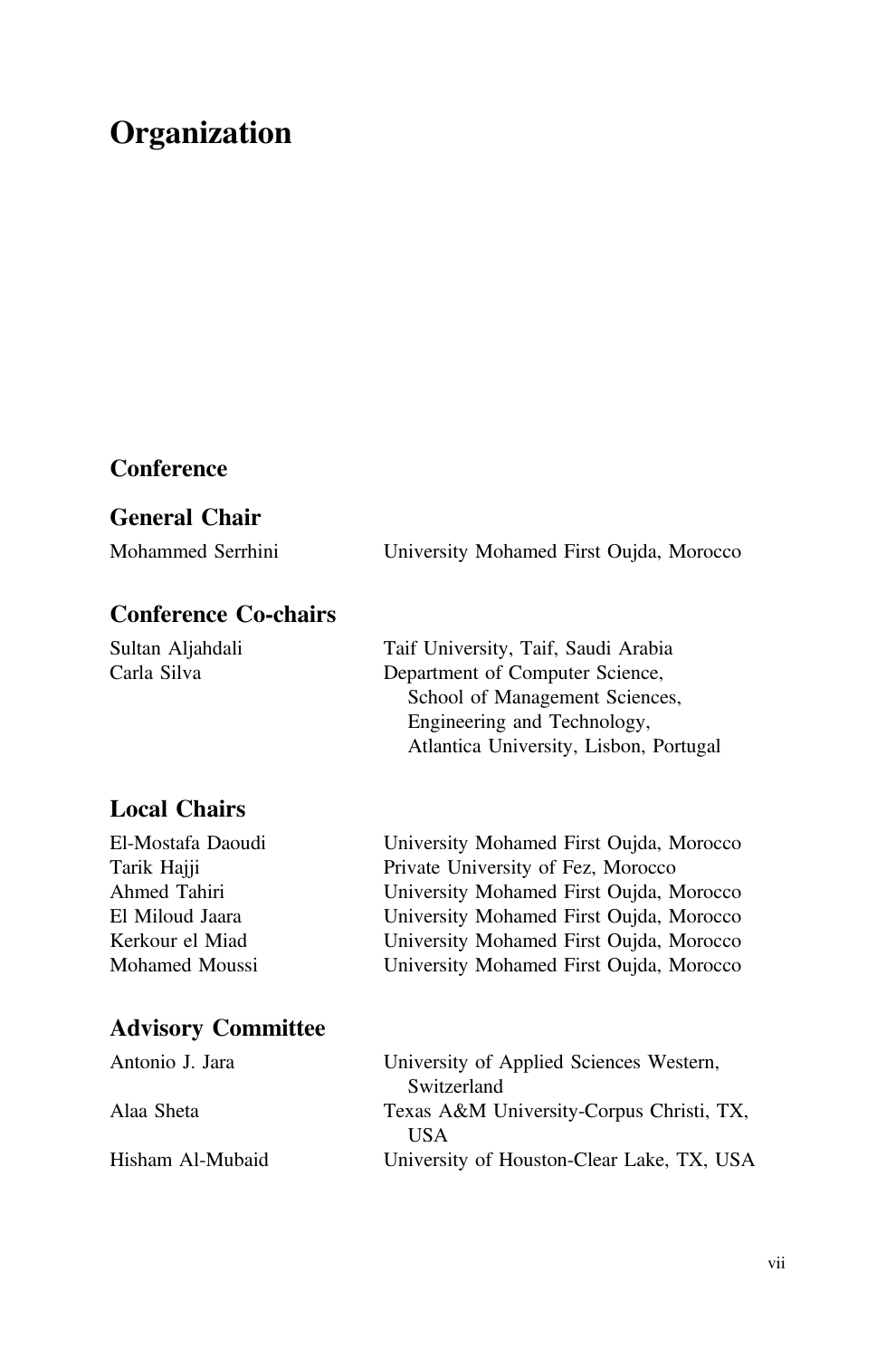#### **Program Committee**

Izolda Fotiyeva Olaf Maennel Mohsine Eleuldi Houda Hakim Guermaz Ernest Cachia (Dean) Raúl Cordeiro Correia Hugo Romero B. Ronan Champagnat Marko Hölbl

Rita Francese Naceur Ben Hadj Braiek Fernando Moreira Maria José Angélico Goncalves Maria José Sousa Maytham Hassan Safar James Uhomoibhi Jarno Limnéll Esteban Vázquez Cano

Juarez Bento Silva Anouar Belahcen Peter Mikulecky Katherine Maillet Manik Sharma Rafael Valencia-Garcia Nissrine Souissi

Luis Anido Rifon Mraoui Hamid Carla Silva

Rolou Lyn Rodriguez Maata

Ali Shaqour **Ahmed Tahiri** Abdullah Al-Hamdani Muzafer Saracevic Manuel Caeiro Rodríguez Rafik Zitouni

Howard University, Washington D.C., USA Tallinn University of Technology, Estonia Mohammadia School of Engineering, Morocco Manouba University, Tunisia Faculty of ICT, University of Malta, Malta Instituto Politécnico de Setúbal, Portugal Technical University of Machala, Ecuador Universite de La Rochelle, France Faculty of Electrical Engineering and Computer Science, Koroška cesta, Slovenia University of Salerno, Italy Polytechnic School of Tunis, Tunisia Oporto Global University, Portugal ISCAP/Polytechnic Institute of Porto, Portugal Universidade Europeia de Lisboa, Portugal Kuwait University, Kuwait University of Ulster, UK Aalto University, Finland Universidad Nacional de Educación a Distancia, Spain Universidade Federal de Santa Catarina, Brasil Aalto University, Finland University of Hradec Kralove, Czech Institut Mines-Télécom Paris, France DAV University, Jalandhar, India Universidad de Murcia, Spain ENIM, Ecole Nationale de l'Industrie Minérale Rabat, Morocco Universidade de Vigo, Spain Faculty of Sciences Oujda, Morocco Department of Computer Science, School of Management Sciences, Engineering and Technology, Atlantica University, Lisbon, Portugal Faculty of Computing Sciences, Gulf College Oman, Oman Najah National University, Palestine University Mohamed First Oujda, Morocco Sultan Oaboos University, Muscat, Oman International University of Novi Pazar, Serbia Universidade de Vigo, Spain Ecole d'ingénieur généraliste et high-tech à Paris, France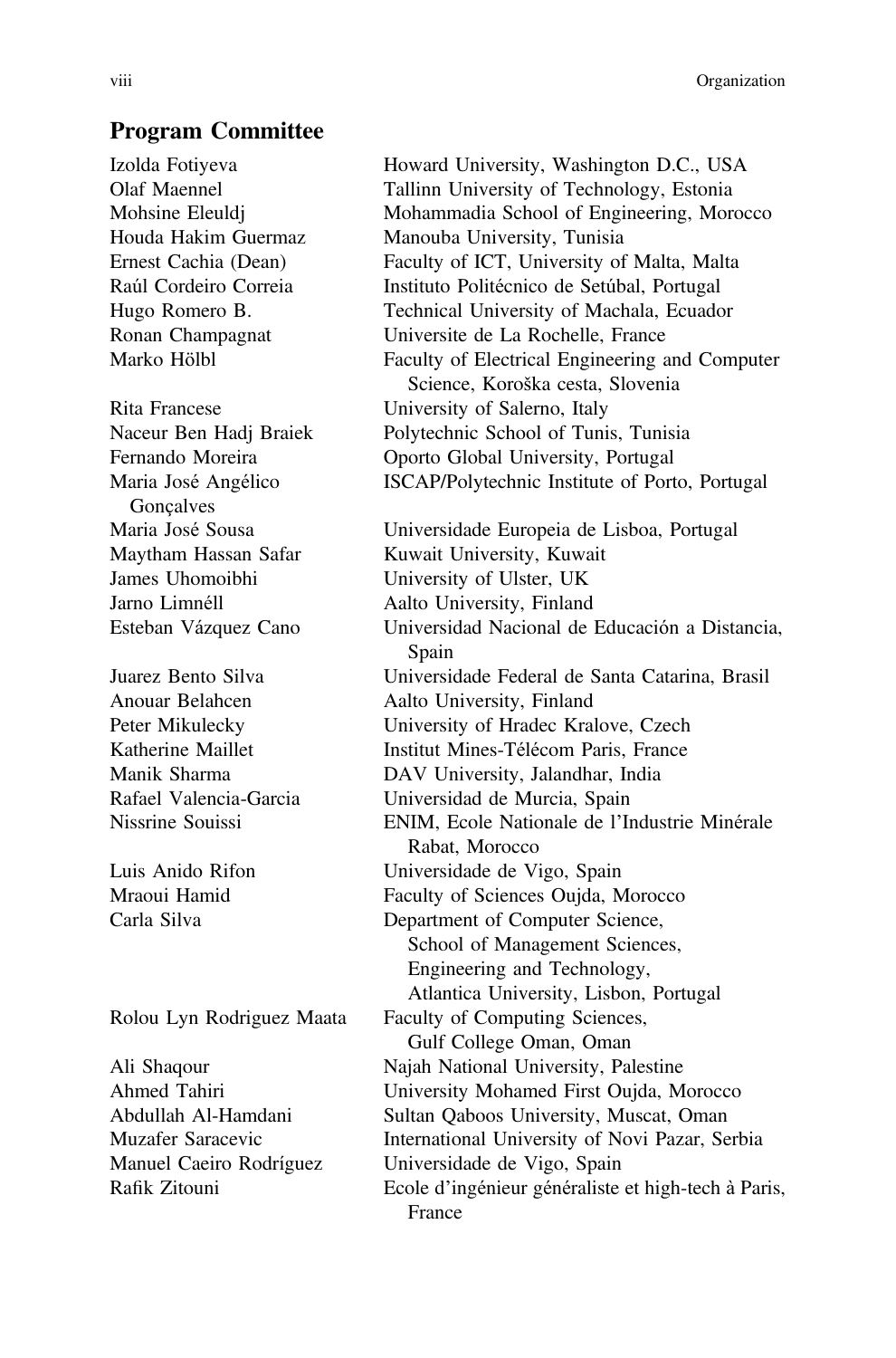Osama Shata **Qatar University**, Qatar Osama Halabi Qatar University, Qatar

Majida Ali Abed Alasady (Associate Dean)

Utku ZKose Usak University, Turkey Tajullah Sky-Lark Sustainable Knowledge Global Solutions, USA Otmane Ait Mohamed Concordia University, Canada Mohammad Hamdan Yarmouk University, Jordan Wail Mardini **Van University of Science and Technology**, Jordan Francesca Pozzi Istituto Tecnologie Didattiche-CNR, Italy Filipe Cardoso Polytechnic Institute of Setubal, Portugal Abdel-Badeeh Salem Ain Shams University, Egypt Mohammad Al-Smadi Jordan University of Science and Technology, Jordan Mohamad Badra Zayed University, United Arab Emirates Amal Zouaq **Royal Military College of Canada**, Canada Pedro Guerreiro Universidade do Algarve, Portugal El Bekkay Mermri University Mohamed First Oujda, Morocco Martin Llamas-Nistal University of Vigo, Spain Camille Salinesi CRI, Université de Paris1 Panthéon-Sorbonne, France Jorge Pires Polytechnic Institute of Castelo Branco, Portugal Ali Jaoua Qatar University, Qatar Abdelkarim Erradi Qatar University, Qatar Mohammed Gabli University Mohammed Premier, Oujda, Morocco Rachid Nourine Oran 1 University, Algeria Abdelhafid Bessaid University of Tlemcen, Algeria Lehsaini Mohamed University of Tlemcen, Algeria Carla Silva Department of Computer Science, School of Management Sciences, Engineering and Technology, Atlantica University, Lisbon, Portugal John Sahalos University of Nicosia, Cyprus Lebbah Yahia Oran 1 University, Algeria Kashif Saleem King Saud University, Saudi Arabia Amjad Gawanmeh Khalifa University, United Arab Emirates Abdulmalik Al-Salman King Saud University, Saudi Arabia Olivier Markowitch Université Libre de Bruxelles, Belgium Tolga Ensari **Istanbul University**, Turkey David Baneres Universitat Oberta de Catalunya, Spain Yahya Tashtoush Jordan University of Science and Technology, Jordan Stephanie Teufel University of Fribourg, Switzerland Tikrit University, Iraq

Pierre Manneback Faculté Polytechnique de Mons, Belgium Mohammed Benjelloun Faculté Polytechnique de Mons, Belgium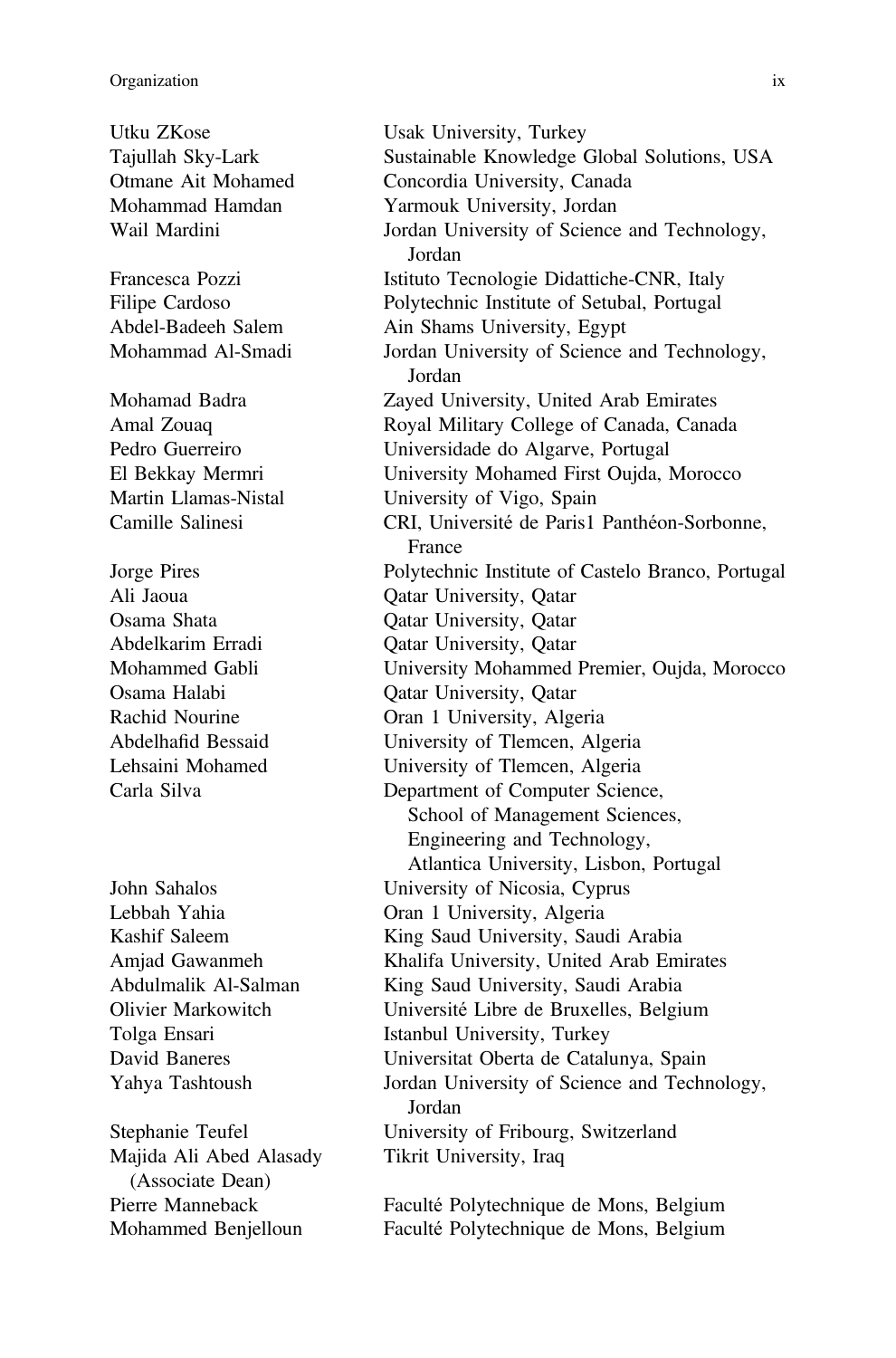# **Contents**

| <b>Mobile Learning Systems' Functionalities in Higher Education</b><br><b>Institutions in Tanzania: Teachers and Students' Readiness</b><br>Godfrey Isaac Mwandosya, Calkin Suero Montero, Esther Rosinner Mbise,<br>and Solomon Sunday Oyelere | $\mathbf{1}$ |
|-------------------------------------------------------------------------------------------------------------------------------------------------------------------------------------------------------------------------------------------------|--------------|
| <b>TIMONEL: Recommendation System Applied to the Educational</b><br>Antonio Pantoja-Vallejo and Beatriz Berrios-Aguayo                                                                                                                          | 14           |
| <b>Modeling the Acceptance of the E-Orientation Systems</b><br>Rachida Ihya, Abdelwahed Namir, Sanaa Elfilali, Fatima Zahra Guerss,<br>and Mohammed Ait Daoud                                                                                   | 27           |
| <b>Virtual Teacher Based Tool for Teaching Context-Free</b><br><b>Grammars by Active Pedagogy and eMathTeacher Philosophy </b><br>Mohammed Serrhini and Abdelmajid Dargham                                                                      | 32           |
| <b>MOOC</b> of Algorithmic: Elaboration of Content<br>Abdelghani Babori                                                                                                                                                                         | 40           |
| <b>Content Analysis and Learning Analytics on Interactions</b><br>of Unsupervised Learners in an Online Learning Environment<br>Shireen Panchoo and Alain Jaillet                                                                               | 47           |
| <b>Multimedia System for Self-learning C/C++ Programming Language </b><br>José Galindo, Patricia Galindo, and José María Rodríguez Corral                                                                                                       | 55           |
| <b>A Recommendation Approach Based on Community Detection</b><br>and Event Correlation Within Social Learning Network<br>Sonia Souabi, Asmaâ Retbi, Mohammed Khalidi Idrissi,<br>and Samir Bennani                                              | 65           |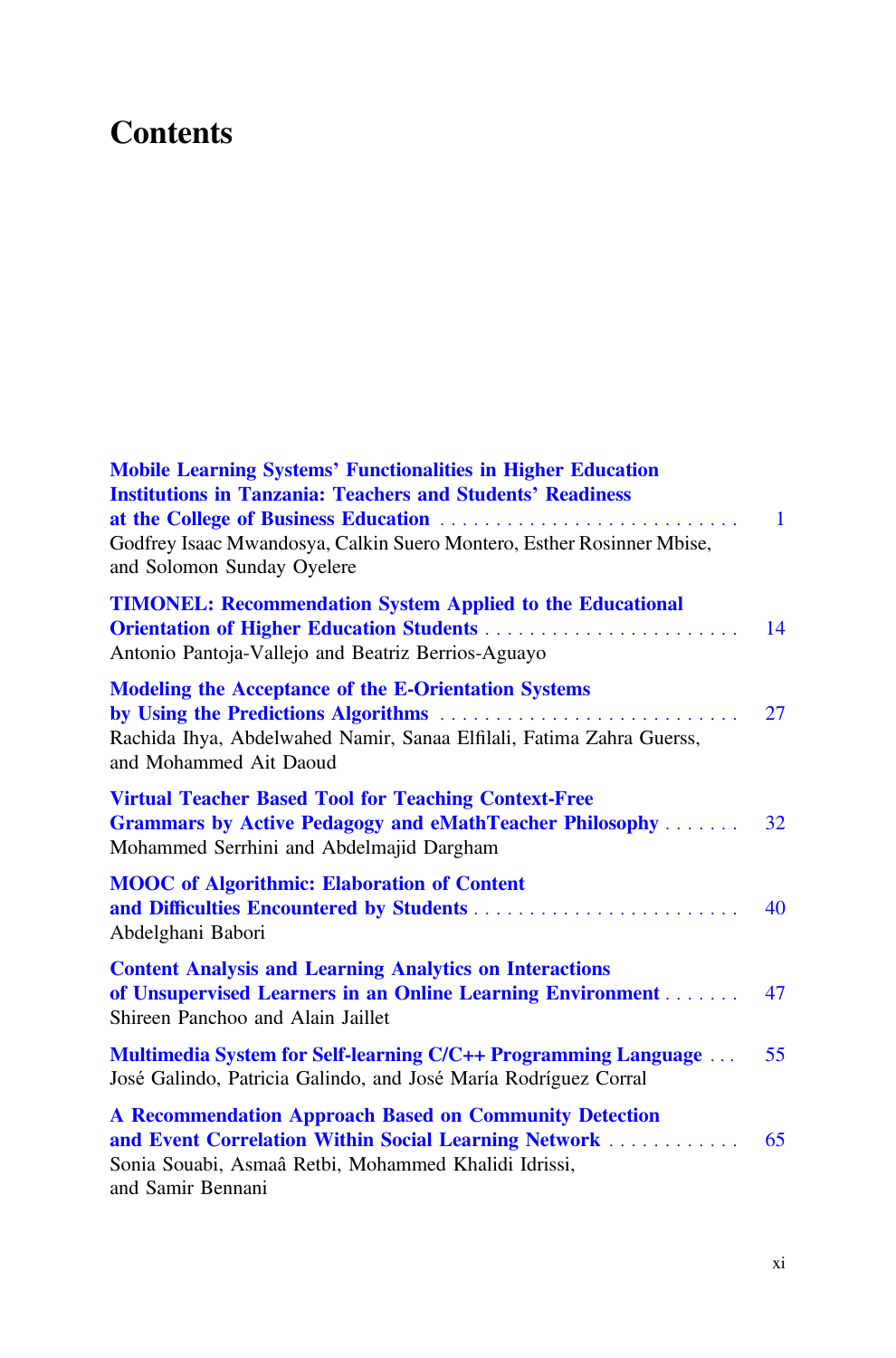| $\cdot$ .<br>X11 | Contents<br>. |
|------------------|---------------|
|                  |               |

| A New Approach to Detect At-Risk Learning Communities<br>Meriem Adraoui, Asmaâ Retbi, Mohammed Khalidi Idrissi,<br>and Samir Bennani                                                                                         | 75         |
|------------------------------------------------------------------------------------------------------------------------------------------------------------------------------------------------------------------------------|------------|
| A New Approach of Integrating Serious Games in Intelligent<br>Mohammed Beyyoudh, Mohammed Khalidi Idrissi, and Samir Bennani                                                                                                 | 85         |
| A Case Study on Teaching a Software Estimation Course<br>Marcelo Jenkins and Cristian Quesada-Lopez                                                                                                                          | 92         |
| <b>Simulation and Analyze of Global MPPT Based on Hybrid</b><br><b>Classical-ANN with PSO Learning Approach for PV System </b><br>Ihssane Chtouki, Patrice Wira, Malika Zazi, Houssam Eddine Chakir,<br>and Bruno Collicchio | 102        |
| The Contribution of Big Data to Achieving a Competitive<br><b>Advantage: Proposal of a Conceptual Model Based</b><br>Abdelhak Ait Touil and Siham Jabraoui                                                                   | <b>116</b> |
| <b>Robust Domain Adaptation Approach for Tweet Classification</b><br>Reem ALRashdi and Simon O'Keefe                                                                                                                         | - 124      |
| <b>Classification of Learners During an Educational Simulation:</b><br>Case Study on a Stock Management Simulator<br>Denis Guibert, Thibaud Serieye, and Nicolas Pech-Gourg                                                  | 135        |
| A Machine Learning Model to Early Detect Low Performing<br>Bruno Cabral and Álvaro Figueira                                                                                                                                  | 145        |
| <b>Energy Consumption Forecasting in Industrial Sector Using</b><br>Mouad Bahij, Mohamed Cherkaoui, and Moussa Labbadi                                                                                                       | 155        |
| <b>Analysis of ESP32 SoC for Feed-Forward Neural</b><br>Kristian Dokic, Dubravka Mandusic, and Bojan Radisic                                                                                                                 | 165        |
| <b>Graph Schema Storage in SQL Object-Relational Database</b><br>and NoSQL Document-Oriented Database: A Comparative Study<br>Zakariyaa Ait El Mouden, Abdeslam Jakimi, Moha Hajar,<br>and Mohamed Boutahar                  | 176        |
| <b>Sentiment Analysis on Twitter to Measure the Perception</b><br>Mónica Katherine Durán-Vaca and Javier Antonio Ballesteros-Ricaurte                                                                                        | 184        |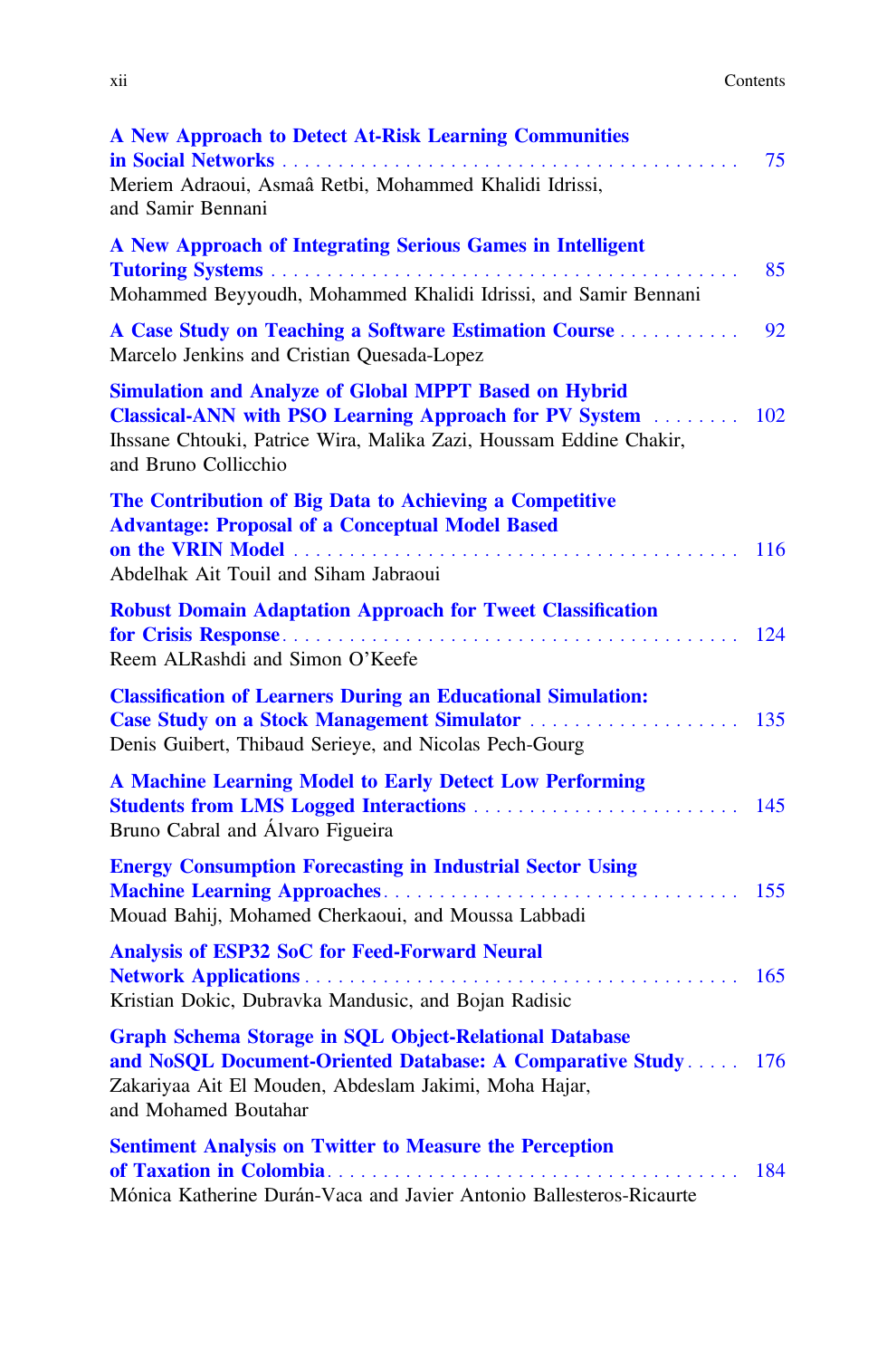| <b>Big Five Personality Traits and Ensemble Machine Learning</b><br>to Detect Cyber-Violence in Social Media<br>Randa Zarnoufi and Mounia Abik                                           | 194 |
|------------------------------------------------------------------------------------------------------------------------------------------------------------------------------------------|-----|
| <b>A Comparative Study of Feature Selection Methods</b><br>Soukaina Mihi, Brahim Ait Ben Ali, Ismail El Bazi, Sara Arezki,<br>and Nabil Laachfoubi                                       | 203 |
| A Review of Engines for Graph Storage and Mutations  214<br>Soukaina Firmli and Dalila Chiadmi                                                                                           |     |
| <b>Towards an Improved CNN Architecture for Brain</b><br>Hajji Tarik, Masrour Tawfik, Douzi Youssef, Serrhini Simohammed,<br>Ouazzani Jamil Mohammed, and Jaara El Miloud                | 224 |
| <b>Machine Learning for Forecasting Building System</b><br>Mountassir Fouad, Reda Mali, and Mohamed Pr.Bousmah                                                                           | 235 |
| Methodologies for Large SAP ERP Projects Implementation<br>Fabiane Ayres, Franklin Ayres, and Alexandre Barão                                                                            | 243 |
| A Software Testing Strategy Based on a Software Product<br>Narayan Debnath, Carlos Salgado, Mario Peralta, Daniel Riesco,<br>Luis Roqué, Germán Montejano, and Mouna Mazzi               | 248 |
| A DSL-Based Framework for Performance Assessment<br>Hamid El Maazouz, Guido Wachsmuth, Martin Sevenich, Dalila Chiadmi,<br>Sungpack Hong, and Hassan Chafi                               | 260 |
| <b>Towards a Framework Air Pollution Monitoring System</b><br>Based on IoT Technology<br>and and<br>Anass Souilkat, Khalid Mousaid, Nourdinne Abghour, Mohamed Rida,<br>and Amina Elomri | 271 |
| Connected Objects in Information Systems<br>Onyonkiton Théophile Aballo, Roland Déguénonvo, and Antoine Vianou                                                                           | 281 |
| The Efficient Network Interoperability in IoT Through Distributed<br>Software-Defined Network with MQTT<br>Rajae Tamri and Said Rakrak                                                   | 286 |
| 5G Network Architecture in Marrakech City Center 292<br>Fatima Zahra Hassani-Alaoui and Jamal El Abbadi                                                                                  |     |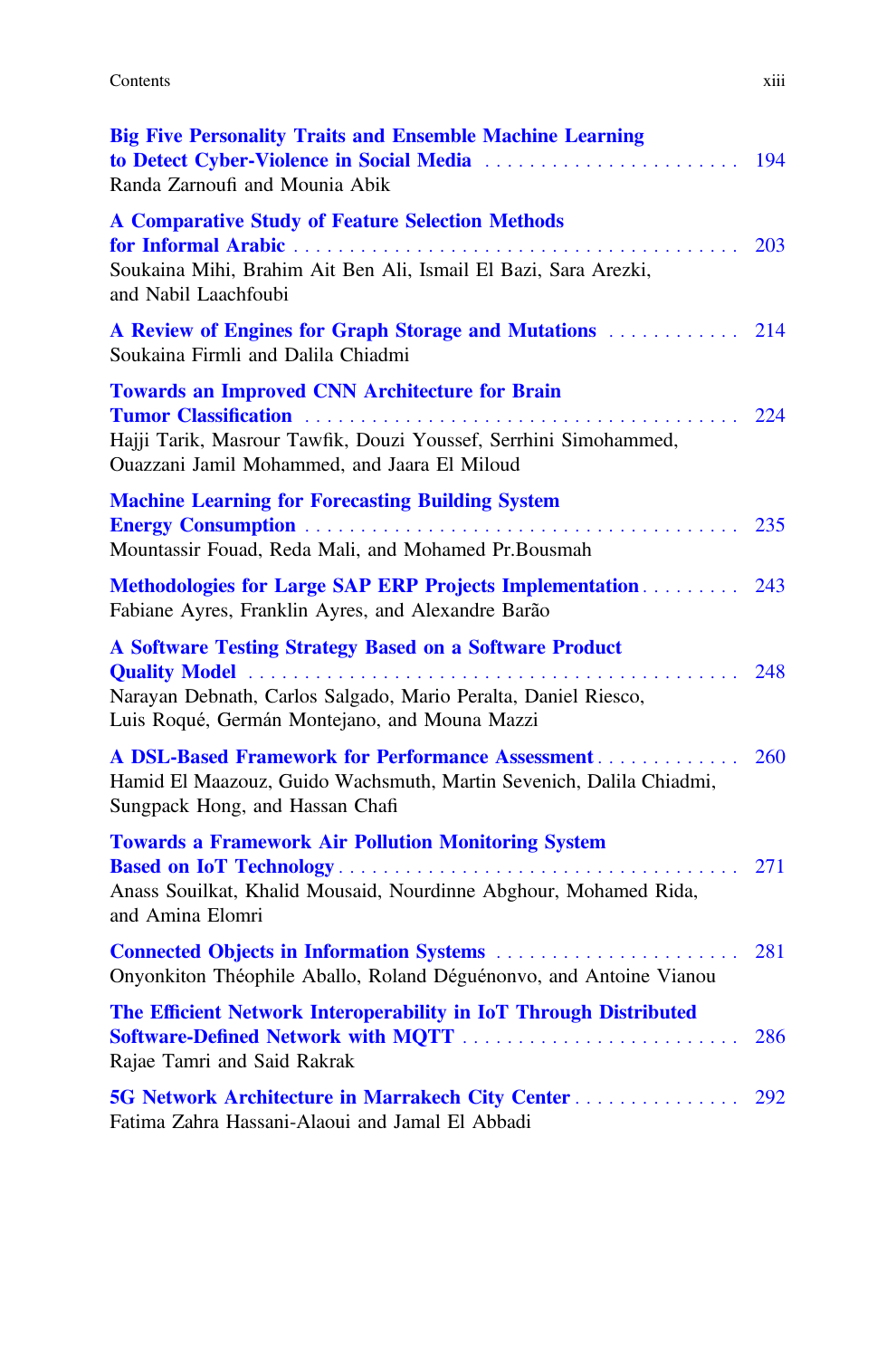| A Distance Integrated Triage System for Crowded Health Centers 302<br>Kambombo Mtonga, Willie Kasakula, Santhi Kumaran,<br>Kayalvizhi Jayavel, Jimmy Nsenga, and Chomora Mikeka                                                                 |     |
|-------------------------------------------------------------------------------------------------------------------------------------------------------------------------------------------------------------------------------------------------|-----|
| <b>Design of RC-Based Low Diameter Two-Level Hierarchical</b><br><b>Structured P2P Network Architecture </b><br>Swathi Kaluvakuri, Bidyut Gupta, Banafsheh Rekabdar, Koushik Maddali,<br>and Narayan Debnath                                    | 312 |
| <b>Grey Wolf Optimizer for Virtual Network Embedding</b><br>in SDN-Enabled Cloud Environment<br>Abderrahim Bouchair, Sid Ahmed Makhlouf, and Yagoubi Belabbas                                                                                   | 321 |
| A Small Robotic Step for the Therapeutic Treatment of Mental<br>Carlos Martinez, David Castillo, Ruth Maldonado Rivera,<br>and Hector F. Gomez A                                                                                                | 331 |
| <b>Accuracy of Classification Algorithms Applied to EEG</b><br><b>Records from Emotiv EPOC+ Using Their Spectral</b><br>Kevin Martín-Chinea, Jordan Ortega, José Francisco Gómez-González,<br>Jonay Toledo, Ernesto Pereda, and Leopoldo Acosta | 337 |
| <b>Organizational Model for Collaborative Use of Free and Open</b><br><b>Source Software: The Case of IT Departments</b><br>in the Philippine Public and Private Sectors<br>Ferddie Quiroz Canlas                                               | 343 |
| <b>A Framework Supporting Supply Chain Complexity</b><br>and Confidentiality Using Process Mining and Auto<br>Identification Technology<br>Zineb Lamghari, Maryam Radgui, Rajaa Saidi, and Moulay Driss Rahmani                                 | 352 |
| 3D Recording and Point Cloud Analysis for Detecting and Tracking<br>Morphological Deterioration in Archaeological Metals<br>Alba Fuentes-Porto, Drago Díaz-Aleman, and Elisa Díaz-González                                                      | 362 |
| <b>Convolutional Neural Network Architecture for Offline</b><br>Handwritten Characters Recognition<br>Soufiane Hamida, Bouchaib Cherradi, Hassan Ouajji,<br>and Abdelhadi Raihani                                                               | 368 |
| <b>Comparative Study of Methods Measuring Lexicographic</b><br><b>Similarity Among Tamazight Language Variants</b><br>Ikan Mohamed, Abdessamad Jaddar, Aissa Kerkour Elmiad,<br>and Ghizlane Kouaiba                                            | 378 |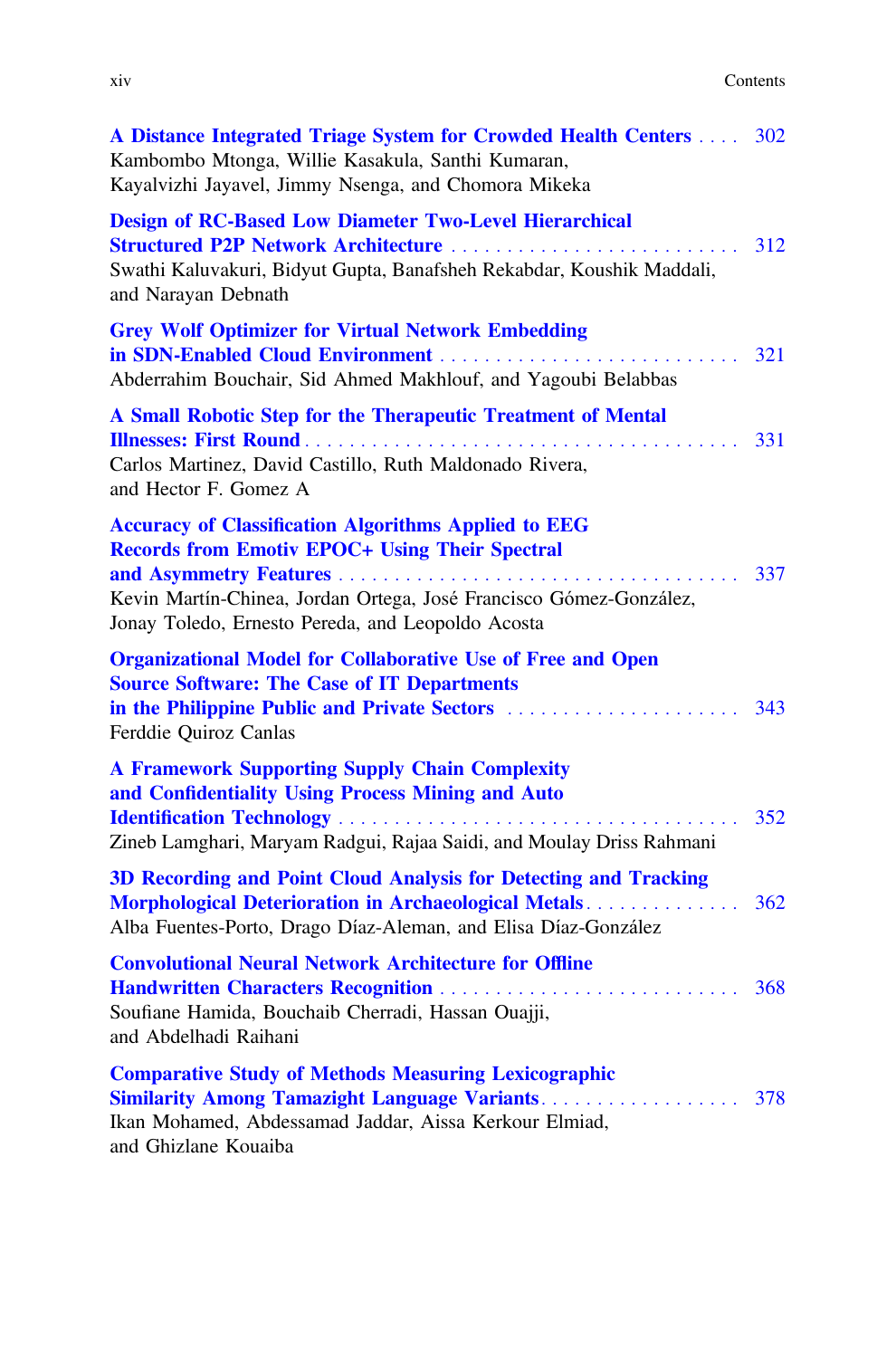#### Contents

| <b>Comparative Study of DICOM Files Handling Software's:</b><br><b>Study Based on the Anatomage Table </b><br>Zineb Farahat, Mouad Hasni, Kawtar Megdiche, Nissrine Souissi,<br>and Nabil Ngote | 390 |
|-------------------------------------------------------------------------------------------------------------------------------------------------------------------------------------------------|-----|
| <b>Fake News Identification Based on Sentiment</b><br>Jozef Kapusta, Ľubomír Benko, and Michal Munk                                                                                             | 400 |
| <b>Arab Handwriting Character Recognition Using Deep Learning </b><br>Aissa Kerkour Elmiad                                                                                                      | 410 |
| <b>Automatic Evaluation of MT Output and Post-edited MT Output</b><br>for Genealogically Related Languages<br>Daša Munková, Michal Munk, Ján Skalka, and Karol Kasaš                            | 416 |
| 3D Objects Learning and Recognition Using<br>Youness Abouqora, Omar Herouane, Lahcen Moumoun, and Taoufiq Gadi                                                                                  | 426 |
| Text2SQLNet: Syntax Type-Aware Tree Networks for Text-to-SQL<br>Youssef Mellah, El Hassane Ettifouri, Toumi Bouchentouf,<br>and Mohammed Ghaouth Belkasmi                                       | 436 |
| Privacy by Design and Cybersecurity for Safe, Effective<br>and Reliable Home Health Care for Aging in Place<br>Helene Fournier, Heather Molyneaux, Irina Kondratova, and Noor Ali               | 442 |
| Feature Reduction Algorithm for Universal Steganalysis<br>François Kasséné Gomis, Mamadou Samba Camara, and Idy Diop                                                                            | 451 |
| <b>A Composite Framework to Promote Information Security Policy</b><br>Eric Amankwa, Marianne Loock, and Elmarie Kritzinger                                                                     | 458 |
| <b>Authentication Model Based on JWT and Local PKI</b><br>for Communication Security in Multi-agent Systems<br>Badr Eddine Sabir, Mohamed Youssfi, Omar Bouattane, and Hakim Allali             | 469 |
| <b>A Novel Effective Ensemble Model for Early Detection</b><br>Zahia Aouabed, Moloud Abdar, Nadia Tahiri, Jaël Champagne Gareau,<br>and Vladimir Makarenkov                                     | 480 |
| <b>Optimized Management of the Health Emergency Services</b><br>Regional Network of Rabat Region<br>Ibtissam Khalfaoui and Amar Hammouche                                                       | 490 |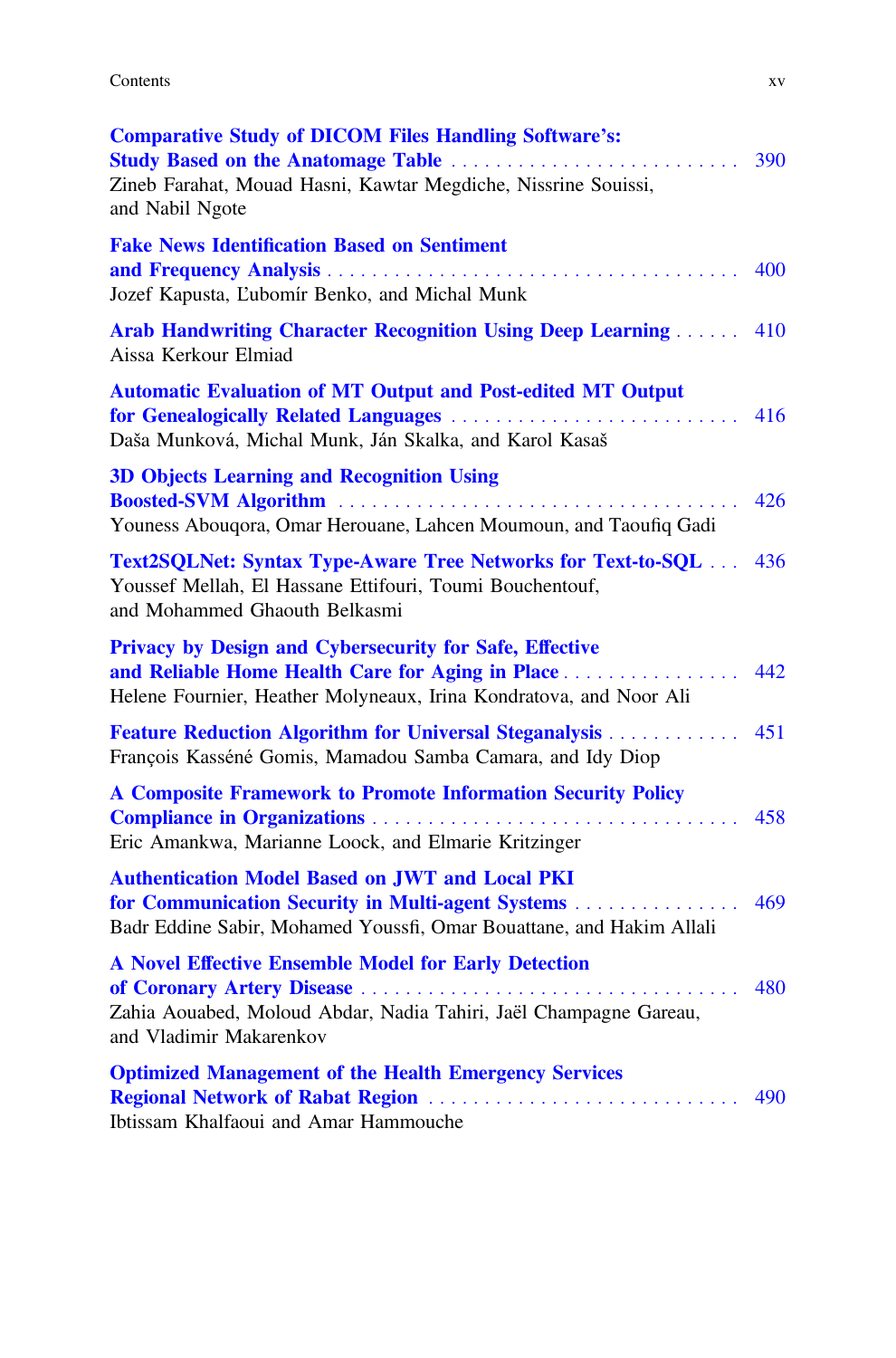| XV1                             | Contents |
|---------------------------------|----------|
| the contract of the contract of | .        |
|                                 |          |

| 506                                                           |
|---------------------------------------------------------------|
| 515                                                           |
| 523                                                           |
| 533                                                           |
| 543                                                           |
| Key and Plaintext Are Codified in Ternary Polynomials 551     |
| 563                                                           |
| on a Fuzzy Logic Controller Applied to the PV-SAPF System 572 |
| 583                                                           |
| 593                                                           |
| 603                                                           |
|                                                               |